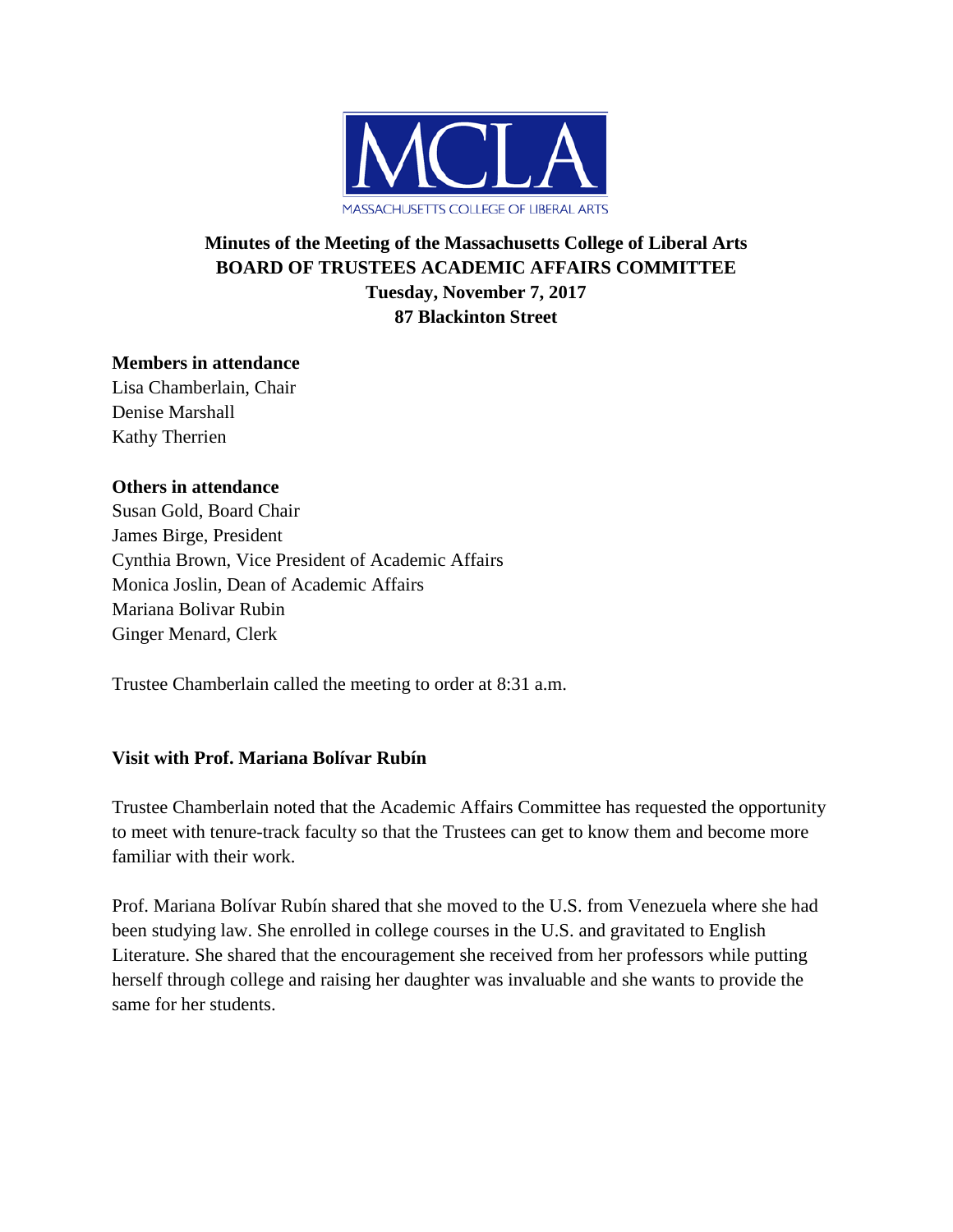Prof. Bolívar Rubín also shared that while looking for a college at which to teach she put great emphasis on feeling a connection with both the people and the place. It was also critical that student success be ingrained in the mission as well. She is grateful to have found all of this at MCLA.

In addition to her work at the College, Prof. Bolívar Rubín has been involved in a number of community projects as well. The committee discussed the support that MCLA can provide to immigrant communities in Berkshire County and how to better serve them.

## **Sabbatical applications for 2018 - 2019**

The Committee received a summary of the sabbatical applications for 2018-2019 as well as the individual applications and CVs and reviewed the parameters for these submissions. Applicants must have completed six years of service to the college and can then apply for a sabbatical every six years. Faculty can apply and request a deferment to preserve the right to apply again in six years as the timing is based on application date rather than the actual leave. All applications must be reviewed and approved by the department chair unless it is the department chair making the request in which case the request is submitted to the VP of Academic Affairs.

Vice President Brown discussed the structure of covering course offerings for faculty on sabbatical as well as the funding that is needed to support them. The budget for these sabbaticals will be determined when budgeting for the next fiscal year.

Finally, the committee inquired about the post-sabbatical process. Faculty must submit a report discussing their accomplishments/findings from their sabbatical. They might present a Brown Bag lecture, update or redesign course offerings based on their research/projectors, or publish an article or paper. Faculty are contractually obligated to remain at the College for twice the amount of time as their sabbatical leave.

The following faculty members submitted proposals for sabbaticals for 2018-2019:

Christine Condaris, Professor of Fine and Performing Arts (spring 2019) Susan Edgerton, Professor of Languages, Interdisciplinary Studies, and Philosophy (fall 2018) Liz Hartung, Associate Professor of Mathematics (2018-2019, pending NSF grant decision) Paul Nnodim, Professor of Languages, Interdisciplinary Studies, and Philosophy (spring 2019) Matt Silliman, Professor of Languages, Interdisciplinary Studies, and Philosophy (fall 2018) Chris Thomas, Professor of Mathematics (spring 2019) Adrienne Wootters, Associate Dean of Academic Affairs (2018-2019)